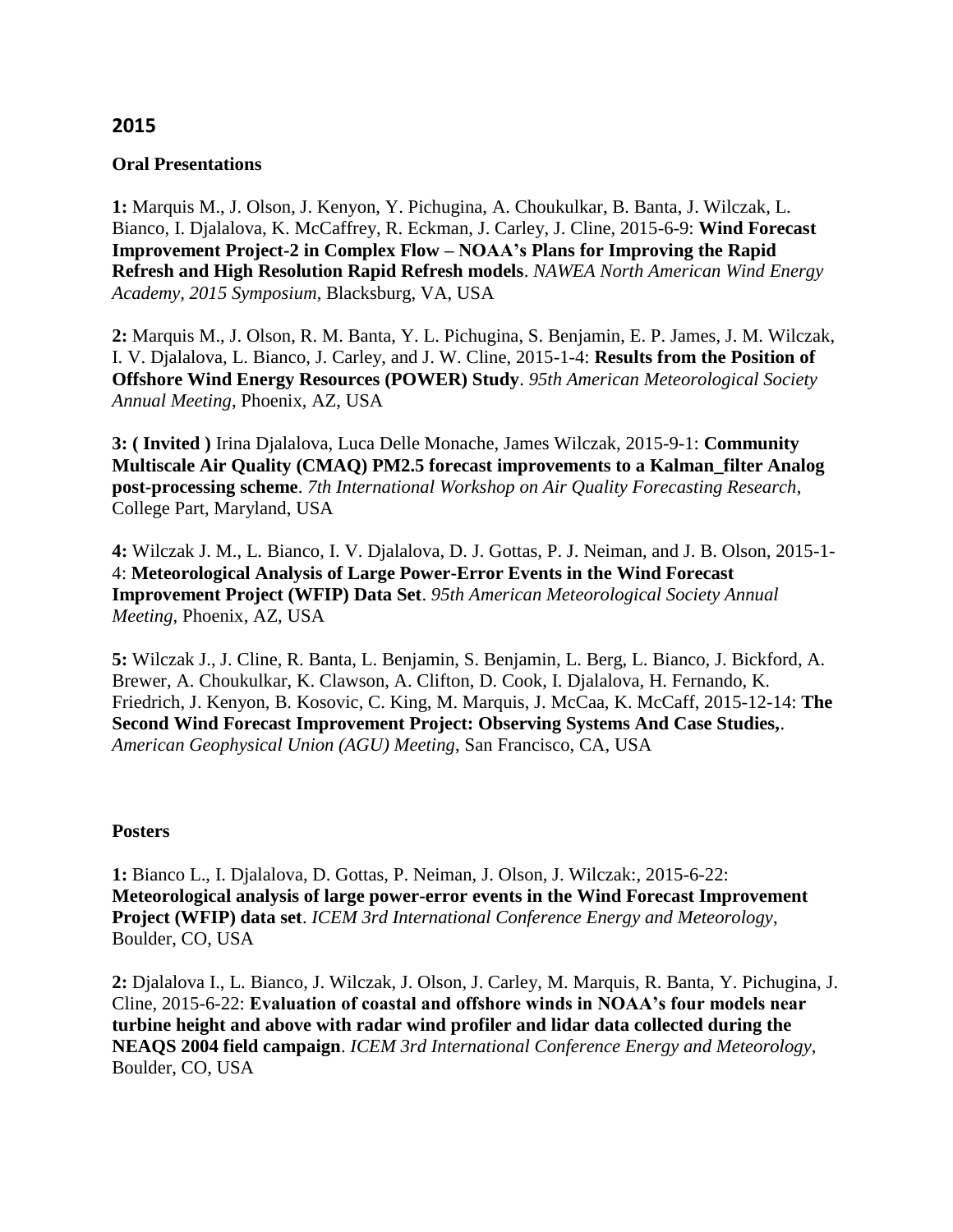# **2014**

#### **Oral Presentations**

**1:** Marquis M., J. Wilczak, S. Benjamin, J. Olson, L. Bianco, I. Djalalova, Y. Pichugina, R. Banta, J. Carley, J. Cline, 2014-11-11: **Observations and Forecasts for Wind Plants,**. *13th Wind Integration Workshop*, Berlin, Germany, Germany

**2:** Bianco, L., J. M. Wilczak, I. V. Djalalova, S. Calvert, J. W. Cline, C. A. Finley, J. M. Freedman, 2014-2-2: **A Ramp Tool and Metric to Measure the Skill of Numerical Weather Prediction Models at Forecasting Wind Ramp Events**. *94rd American Meteorological Society Annual Meeting*, Atlanta, GA, USA

**3:** Djalalova, I. V., L. Delle Monache, J. Wilczak, 2014-2-2: **Analog-Kalman filter based postprocessing of surface PM2.5 predictions from the Community Multiscale Air Quality (CMAQ) model.**. *94rd American Meteorological Society Annual Meeting*, Atlanta, GA, USA

**4:** Djalalova,I., L. Bianco, J. Wilczak, J. Olson, J. Carley, M. Marquis, R. Banta, Y. Pichugina, J. Cline, 2014-2-2: **Assessment of the impact of assimilation of a network of coastal wind profiling radars on simulating offshore winds in and above the wind turbine layer.**. *94rd American Meteorological Society Annual Meeting*, Atlanta, GA, USA

**5:** Pichugina, Y., R. M. Banta, A. Brewer, J. Olson, J. Carley, J. Wilczak, I. V. Djalalova, L. Bianco, M. Marquis, S. Benjamin, G. DiMego, J. W. Cline , 2014-2-2: **Characterization of marine boundary layer winds from lidar measurements and regional forecast models**. *94rd American Meteorological Society Annual Meeting*, Atlanta, GA, USA

**6:** Wilczak J. M., L. Bianco, I. Djalalova, J. Olson, S. Benjamin, J. Carley, C. Finley, J. Freedman, J. Cline, M. Marquis, 2014-1-28: **he Impact of Remote Sensing Observations on Forecasts for Wind Energy: Results from the Wind Forecast Improvement Project (WFIP)**. *17th International Symposium for the Advancement of Boundary-Layer Remote Sensing (ISARS)*, Auckland, New Zealand, New Zealand

**7: ( Invited )** Wilczak, J.M., B L. Bianco, I. V. Djalalova, J. B. Olson, S. Benjamin, C. A. Finley, J. M. Freedman, J. Manobianco, J. Carley, K. Orwig, J. W. Cline, M. Marquis, 2014-2-2: **An Overview of Results from the Wind Forecast Improvement Project (WFIP)**. *94rd American Meteorological Society Annual Meeting*, Atlanta, GA, USA

# **2013**

### **Oral Presentations**

**1: ( Contributed )** L. Bianco, J. M. Wilczak, I. V. Djalalova, J. B. Olson, S. Benjamin, C. A. Finley, J. M. Freedman, G. DiMego, J. R. Carley, K. Orwig, J. Cline, M. Marquis, 2013-12-3: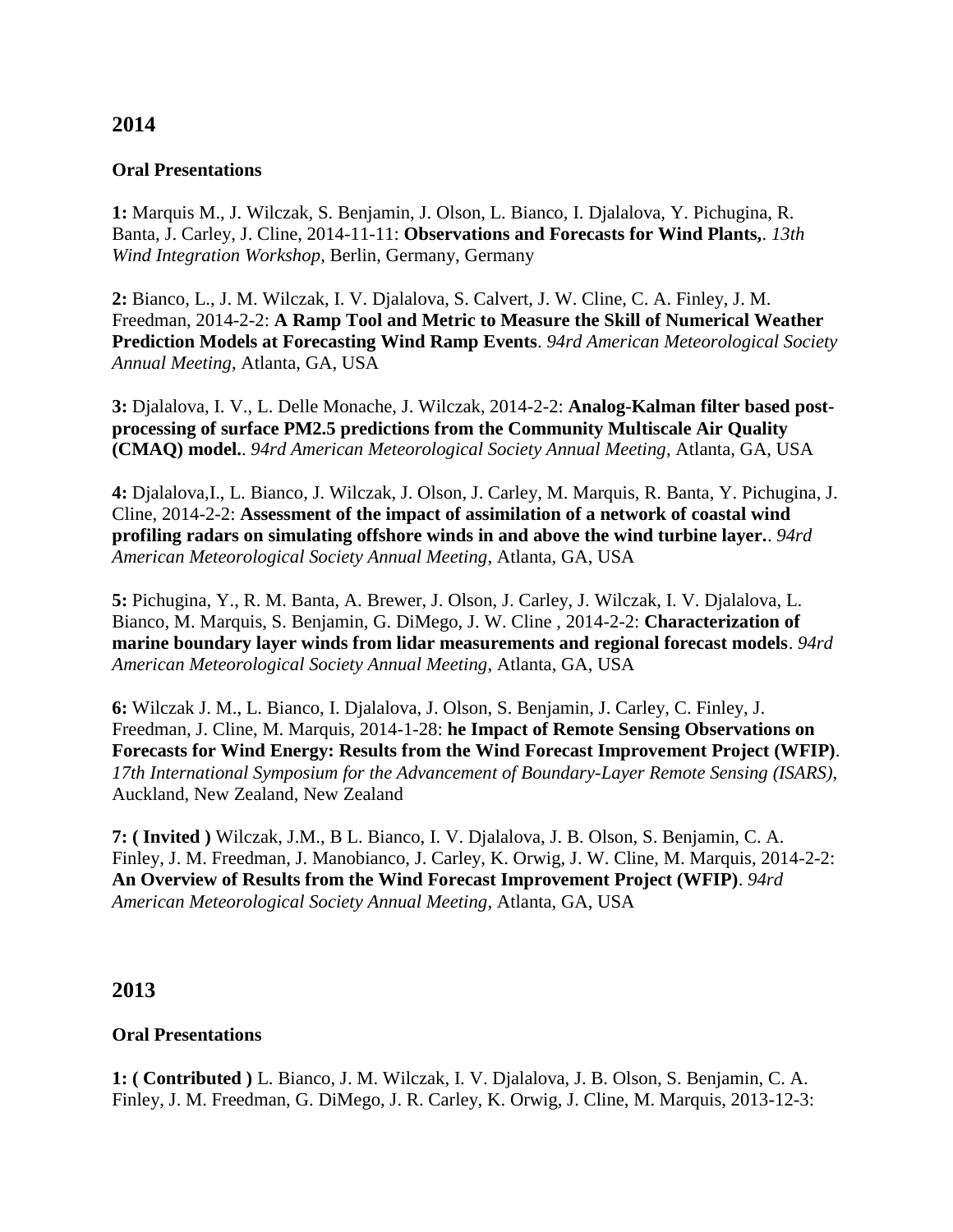**Improving Wind Energy Forecasts through Assimilation of New Meteorological Observations: Results from the Wind Forecast Improvement Project (WFIP)**. *American Geophysical Union (AGU)*, San Francisco, CA, USA

**2: ( Contributed )** L. Bianco, J. Wilczak, I. Djalalova, S. Benjamin, J. Olson, J. Freedman, C. Finley, K. Orwig, M. Marquis, G. DiMego, J. Charley, J. Cline, K. Clawson, R. Coulter, and P. Svenson, 2013-8-6: **Improving Wind Energy Forecasts through Assimilation of New Meteorological Observations: Results from the Wind Forecast Improvement Project (WFIP)**. *North America Wind Energy Academy (NAWEA) Symposium*, Boulder, CO, USA

**3: ( Invited )** Wilczak J. M., S. Benjamin, I. Djalalova, L. Bianco, J. Olson, J. Freedman, C. Finley, K. Orwig, M. Marquis, G. DiMego, J. Charely, J. Cline, K. Clawson, and R. Coulter, 2013-6-25: **Data Denial Experiments from the Wind Forecast Improvement Project (WFIP).**. *International Conference Energy & Meteorolog (ICEM)*, Toulouse, France

**4: ( Contributed )** I. V. Djalalova and J. M. Wilczak, 2013-9-7: **Summertime Inter-Basin Transport Between California's Central Valley and the Los Angles Basin and its Potential Impact on Air Quality**. *Traversing new terrain in meteorological, modeling , air quality and dispersion*, UCDavis, CA, USA

**5: ( Contributed )** Wilczak J. M., S. Benjamin, J. Freedman, C. A. Finley, G. DiMego, K. Orwig, J. W. Cline, M. Marquis, L. Bianco, I. V. Djalalova, J. Olson, K. L. Clawson, R. L. Coulter, and L. K. Berg, 2013-1-5: **Data Denial Experiments from the Wind Forecast Improvement Project (WFIP).**. *93rd American Meteorological Society Annual Meeting, 05–10 January, 2013*, Austin, TX, USA

# **2012**

#### **Oral Presentations**

**1: ( Invited )** Bianco L., I. V. Djalalova, and J. M. Wilczak, 2012-9-3: **Forcing Mechanisms of Planetary Boundary Layer Depths in the Los Angeles basin and Central Valley of California.**. *9th International Symposium on Tropospheric Profiling (ISTP)*, L'Aquila, Italy

**2: ( Contributed )** Djalalova I. V., L. Bianco, and J. M. Wilczak, 2012-7-9: **Forcing Mechanisms of Summertime PBL Depths in the Los Angeles Basin and Central Valley of California**. *20th Symposium on Boundary Layers and Turbulence.*, Boston, MA, USA

**3: ( Contributed )** Wilczak J. M., I. Djalalova, L. Bianco, S. Benjamin, J. Freedman, C. Finley, and K. Clawson, 2012-6-5: **The Wind Forecast Improvement Project (WFIP): Deploying new observational networks for wind energy.**. *16th International Symposium for the Advancement of Boundary-Layer Remote Sensing (ISARS)*, Boulder, CO, USA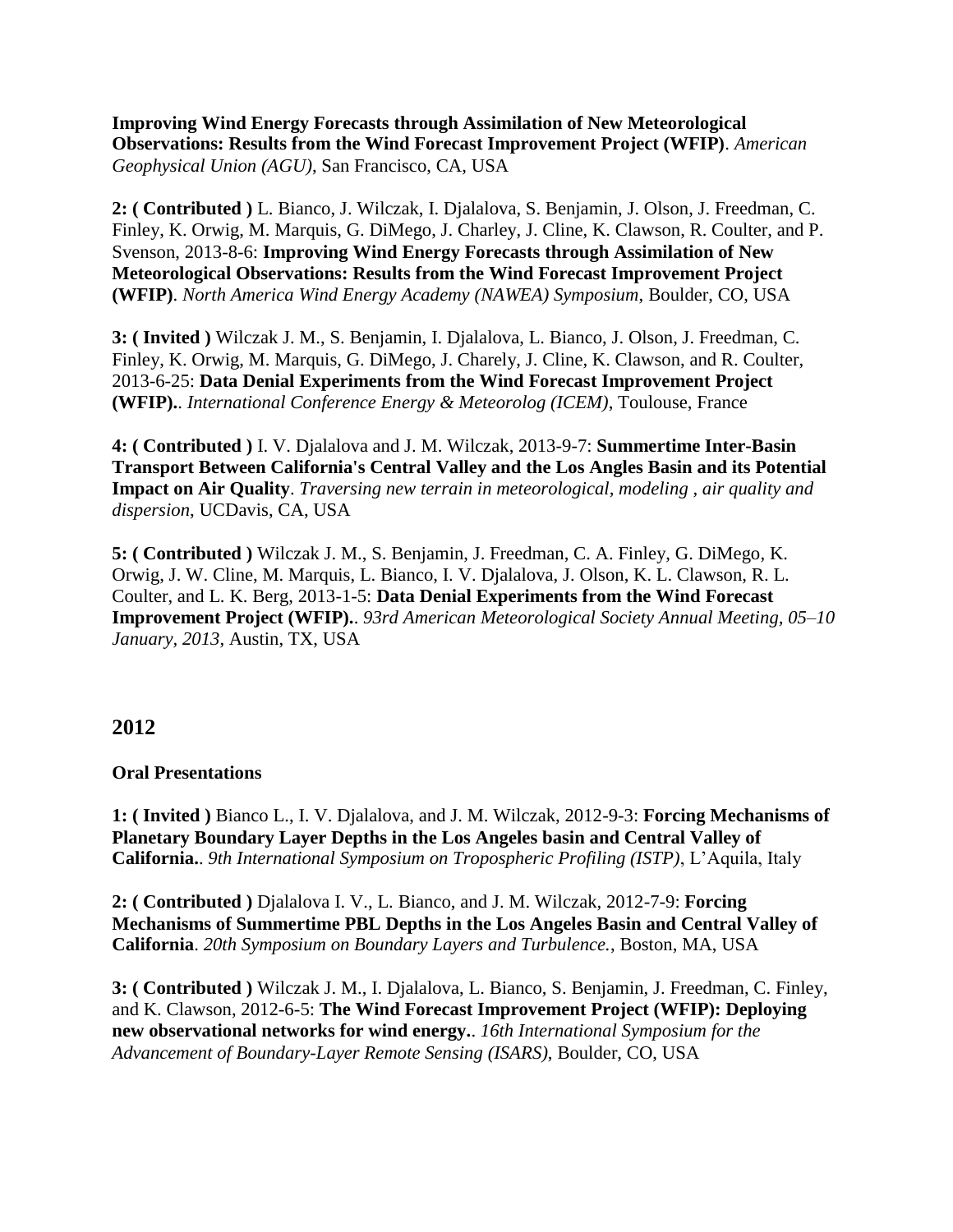**4: ( Invited )** Wilczak J. M., S. Benjamin, I. V. Djalalova, L. Bianco, J. Freedman, C. Finley, K. Orwig, J. Cline, S. Calvert, M. Marquis, G. DiMego, and A. Stern, 2012-9-10: **Enhancing short term wind energy forecasting for improved utility operations: the Wind Forecast Improvement Project (WFIP)**. *12th EMS Annual Meeting & 9th European Conference on Applied Climatology (ECAC)*, Łódź, Poland

**5: ( Invited )** Wilczak J. M., S. Benjamin, I. V. Djalalova, L. Bianco, S.Calvert, J. Freedman, C. Finley, K. Orwig, M. Marquis, G. DiMego, J. Cline, and A. Stern, 2012-9-3: **Enhancing Short Term Wind Energy Forecasting with Remote Sensing: the Wind Forecast Improvement Project (WFIP).**. *9th International Symposium on Tropospheric Profiling (ISTP)*, L'Aquila, Italy

**6: ( Contributed )** Wilczak J. M., S.Benjamin, S. Calvert, I. V. Djalalova, L. Bianco, D. Gottas, C. Finley, M. Ahlstrom, J. Freedman, J. Zack, K. Clawson, R. Coulter, L. Berg, G. DiMego, K. Orwig, M. Marquis, A. Stern, W. Shaw, 2012-1-22: **[Enhancing short term wind energy](http://ams.confex.com/ams/92Annual/flvgateway.cgi/id/19857?recordingid=19857)  [forecasting for improved utility operations: The Wind Forecast Improvement Project](http://ams.confex.com/ams/92Annual/flvgateway.cgi/id/19857?recordingid=19857)  [\(WFIP\)](http://ams.confex.com/ams/92Annual/flvgateway.cgi/id/19857?recordingid=19857)**. *92nd American Meteorological Society Annual Meeting*, New Orleans, LA, USA

# **2011**

### **Oral Presentations**

**1: ( Invited )** Wilczak J. M., S. Benjamin, I. V. Djalalova, L. Bianco, S. Calvert, W. Shaw, C, Finley, J, Freedman, M. Marquis, and A. Stern,, 2011-11-8: **Enhancing short term wind energy forecasting for improved utility operations: The Wind Forecast Improvement Project (WFIP),**. *International Conference Energy & Meteorology*, Gold Coast,Queensland, Australia.

# **2010**

#### **Oral Presentations**

**1: ( Contributed )** Bianco, L., I.V.Djalalova, J.M.Wilczak, 2010-8-2: **Annual variability of boundary layer height and its correlation to surface meteorological variables in California's Central Valley**. *AMS/19th Symposium on Boundary Layer and Turbulence*, Keystone, CO, USA

**2: ( Contributed )** Djalalova, I.V., Evelyn D. Grell, Jian-Wen Bao, 2010-8-2: **Investigation of mixing in a coupled air quality and weather prediction model**. *AMS/19th Symposium on Boundary Layer and Turbulence*, Keystone, CO, USA